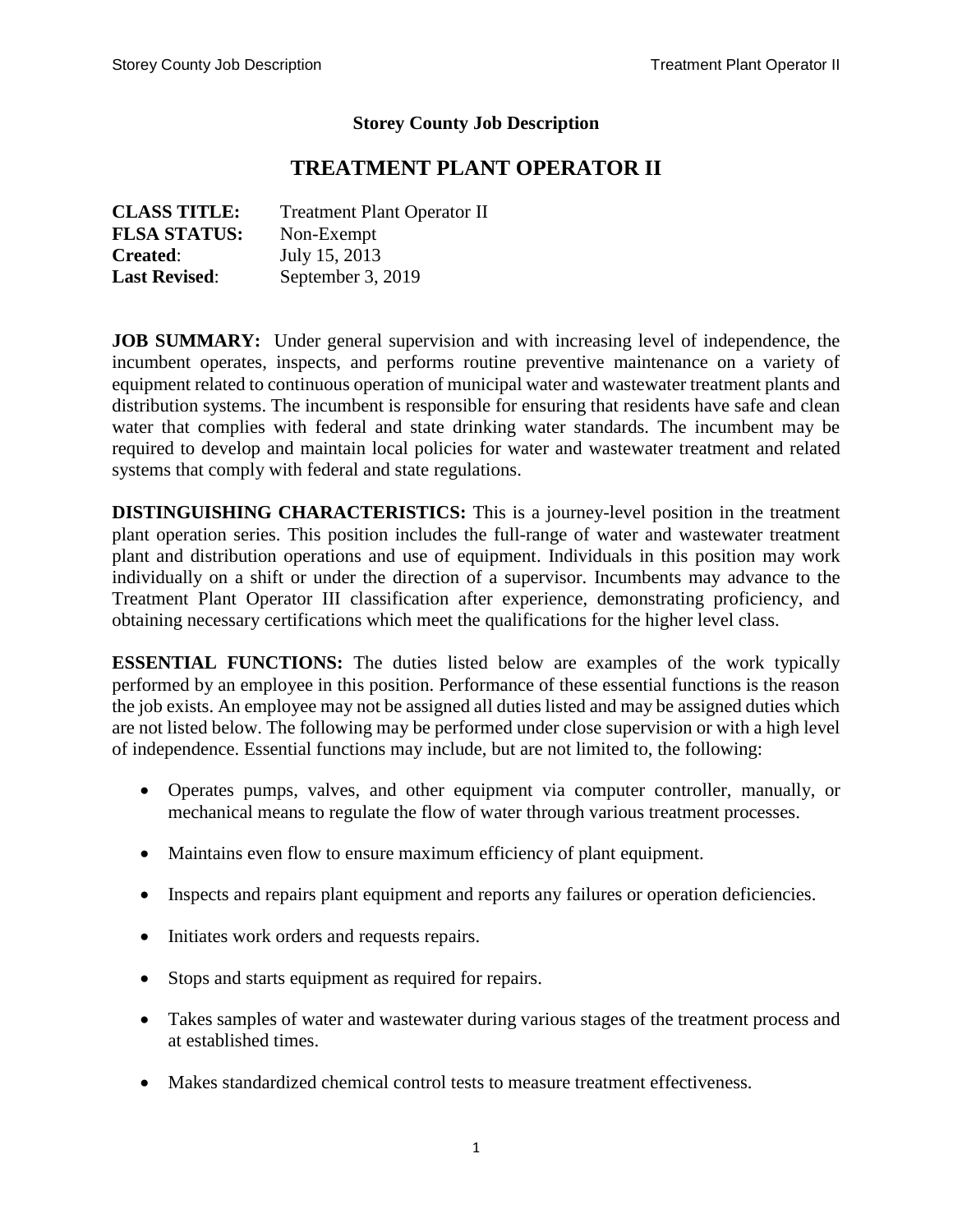- Operates, adjusts and performs basic maintenance on chemical mixing and feed equipment to ensure compliance with established standards.
- Operates and adjusts sophisticated ozone disinfectant equipment.
- Operates the potable water distribution systems.
- Operates wastewater collection and conveyance systems.
- Reads and interprets meters, gauges, charts, and instruments.
- Changes recording charts and ensures their continuous operation.
- Receives, manages, stores, and uses bulk chemicals for plant operation.
- Orders tools, parts and materials as required.
- Cleans, lubricates, and performs routine preventive maintenance of plant equipment and facilities.
- Uses common manual and power tools in the course of work; operates a jackhammer to break up concrete, asphalt, and soil.
- Performs such record keeping functions as logging plant operations, test results, maintenance work performed, and unusual operating conditions.
- Cleans equipment by using high-pressure water sprayers and associated cleaners.
- Contributes to the efficiency and effectiveness of the unit's service to its customers by offering suggestions and directing or participating as an active member of a work team.
- Performs basic facility and grounds maintenance in the area of the treatment plant.
- Maintains all required certifications and licenses.
- Provide direction and guidance to the Treatment Plant Operator I in the operations and function of the treatment plants and related systems.
- May provide assistance to the supervisor in the development and coordination of department goals and objectives as well as policies and procedures related to water and wastewater treatment; may recommend and assist in the development and implementation of modified systems, policies, and procedures.
- Demonstrates professionalism, courtesy, tact, punctuality, attendance, and discretion in all interactions with coworkers, supervisors, and the public; uses common sense discretion with no supervision; remains safe, socially moral, lawful, affective, adaptive, and efficient.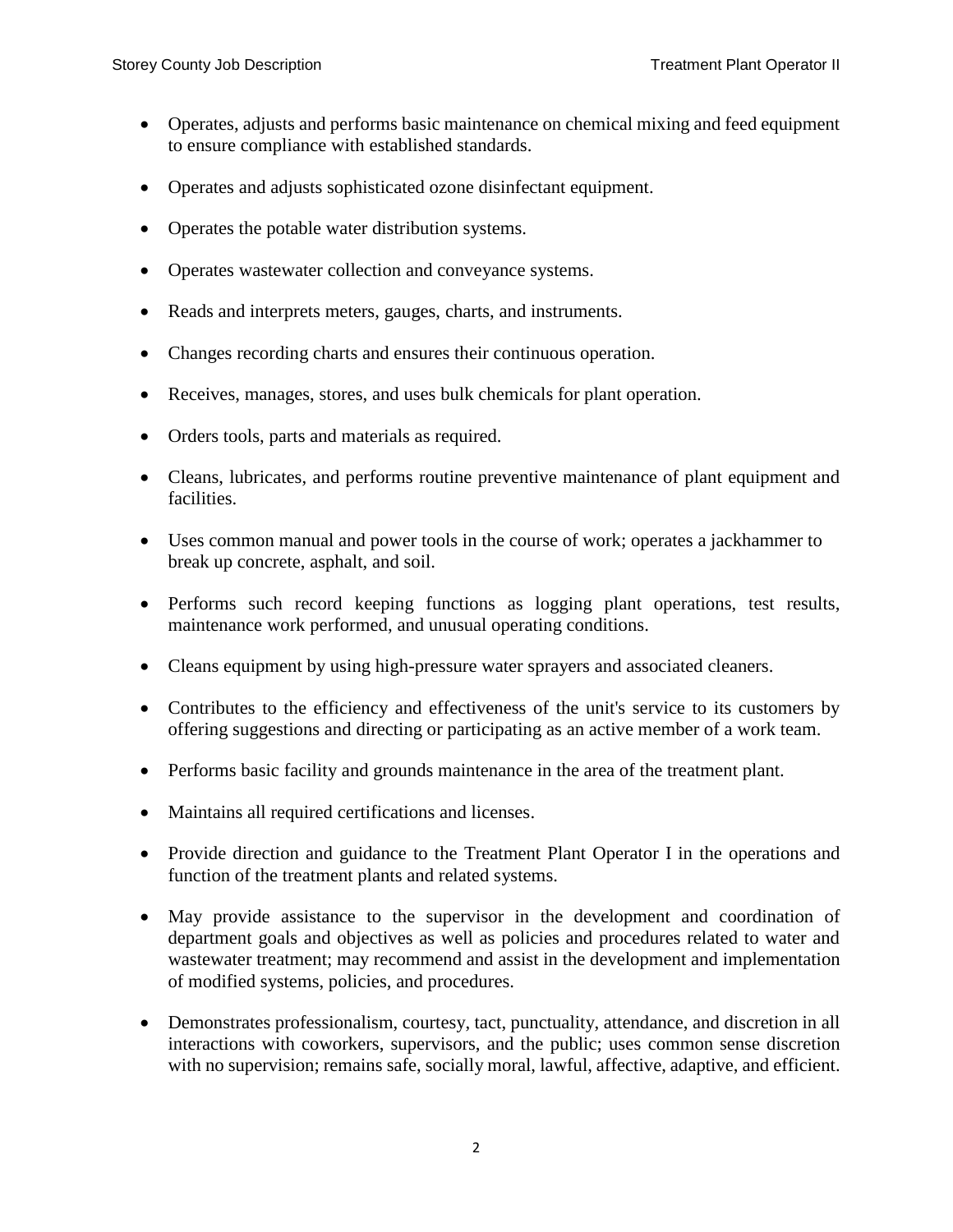As needed, may respond to call-out in emergencies, other than normal working hours. For example, may respond to and actively participate in all-hazard Incident Command System (ICS); may provide assistance in the integration of facilities, equipment, personnel, procedures, and communications operating within a common organization ICS structure; may assist in coordinating responses among various jurisdictions and functional agencies, both public and private; and may assist in establishing common processes for planning and managing resources in the ICS; may assist department on their emergency management and ICS plans.

## **SECONDARY FUNCTIONS**

The duties listed below are examples of duties which may be performed on an occasional basis as needed during times of emergency.

- As needed, operates a variety of heavy and construction equipment and vehicles including dump trucks, loaders, dozers, backhoes, excavators, asphalt patch trucks, pneumatic rollers, steel drum rollers, street-sweepers, asphalt and concrete saws, trenchers, forklifts, bucket/aerial lift trucks, crack sealing machines, asphalt zippers, paver screeds, end-dump trailers, belly-dump trailers (trains), distributor trucks, snow plows, vactor trucks, and sander trucks.
- As needed, operates a variety of heavy and light roadway snow removal equipment including snow plows, snow blowers, sand and salt spreaders, and other snow and ice removal equipment; removes snow and ice from walkways, driveways, buildings, and other areas.

## **QUALIFICATIONS:**

## *Knowledge of:*

- Advanced principles and practices of water and wastewater treatment and related operations.
- Standard water and wastewater process control and operational tests.
- Use and maintenance of basic manual and power tools related to the work.
- Computer applications related to the work.
- Business arithmetic and chemistry related to water and wastewater chemical treatment.
- Correct English usage including grammar, punctuation, and vocabulary.
- Basic record keeping principles and practices.
- Safety principles, practices and equipment related to the work.
- Operation, maintenance, and cleaning of water and wastewater treatment plant equipment and facilities. Methods and precautions in managing, storing, and handling chlorine and other hazardous chemicals as well as the applicable codes and regulations.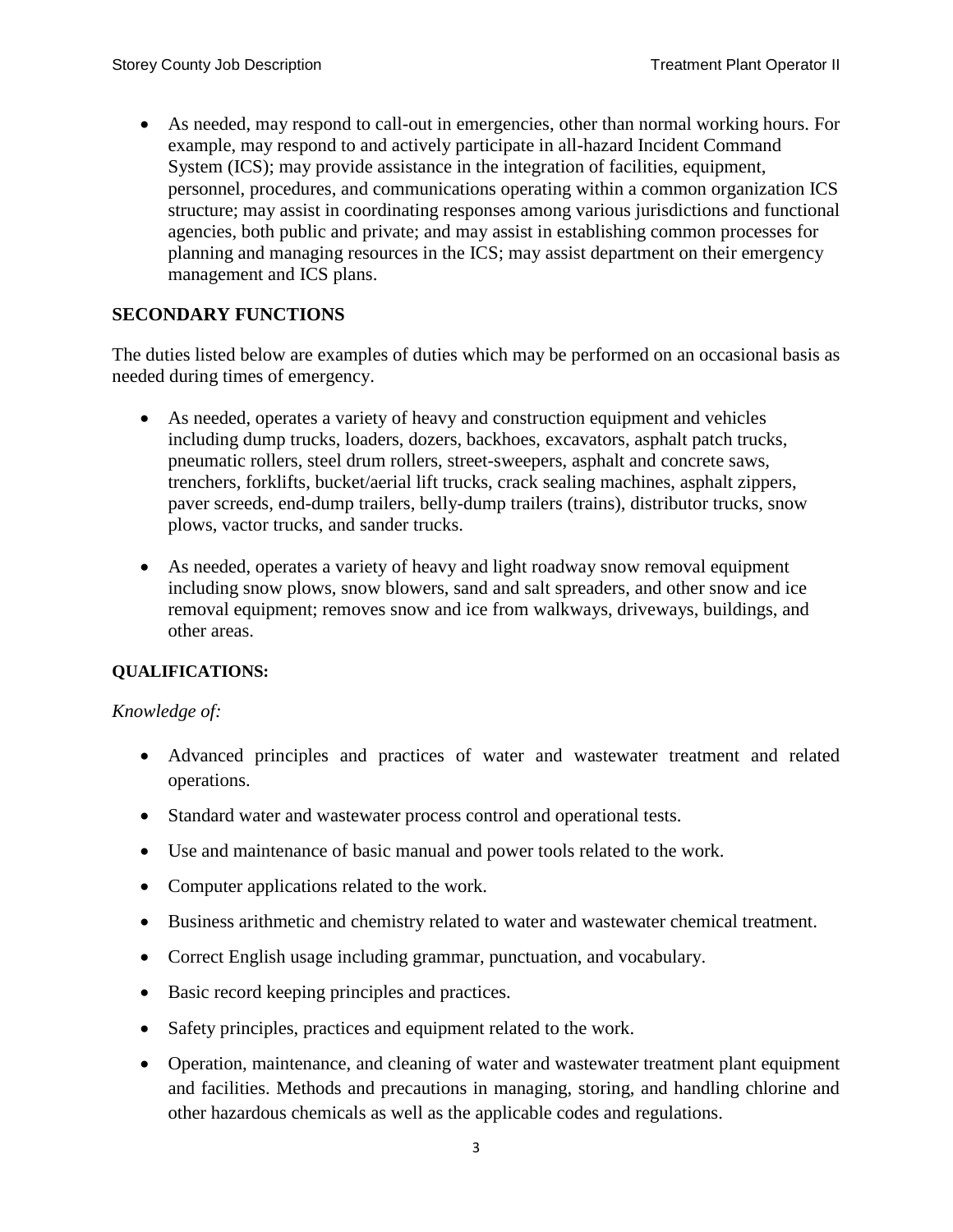#### *Skill to:*

- Use standard office equipment, including a computer, in the course of the work.
- Operate a motor vehicle to visit work sites and obtain materials and supplies.

#### *Ability to:*

- Be physically present at the water and wastewater treatment plants (located in Virginia City and Gold Hill, Nevada) within 40 minutes of notice of emergency.
- Operate and perform routine maintenance on water and wastewater treatment plant equipment; operate computerized equipment to control plant processes; accurately read and record data from gauges and meters; and read and properly interpret plant piping and distribution diagrams and schematics.
- Perform routine laboratory control tests and operate lab or plant equipment accordingly; safely use and maintain manual and power tools related to the work; make accurate arithmetic calculations; maintain accurate logs and records of work performed; understand and follow oral and written directions; establish and maintain effective working relationships with those contacted in the course of work.
- Operate a variety of water treatment plant equipment, including automated control devices. Recognize unusual, inefficient, or dangerous operating conditions and take appropriate action. Use initiative and independent judgment within established procedural guidelines.
- Effectively communicate verbally and in-writing; gather, analyze, and prepare data and other information; present findings and recommendations; promote constructive and efficient cooperation in a team-oriented environment.
- Contribute effectively to the accomplishment of team or work unit goals, objectives and activities.
- Maintain accurate records; exercise sound independent judgement within established guidelines; work effectively under pressure of deadlines, conflicting demands, and during emergencies.
- Operate basic modern office equipment including, but not limited to, telephones, fax machines, and copiers; personal computer programs such as Microsoft Windows, Office, and programs related to managing water and wastewater treatment as well as any other applicable programs and software.
- Consistently demonstrate a positive attitude and progressive action through the display of professionalism, courtesy, and appropriate tact and discretion in all interactions with other employees and with the public.
- Carry out and actively participate in an assortment of special ongoing projects.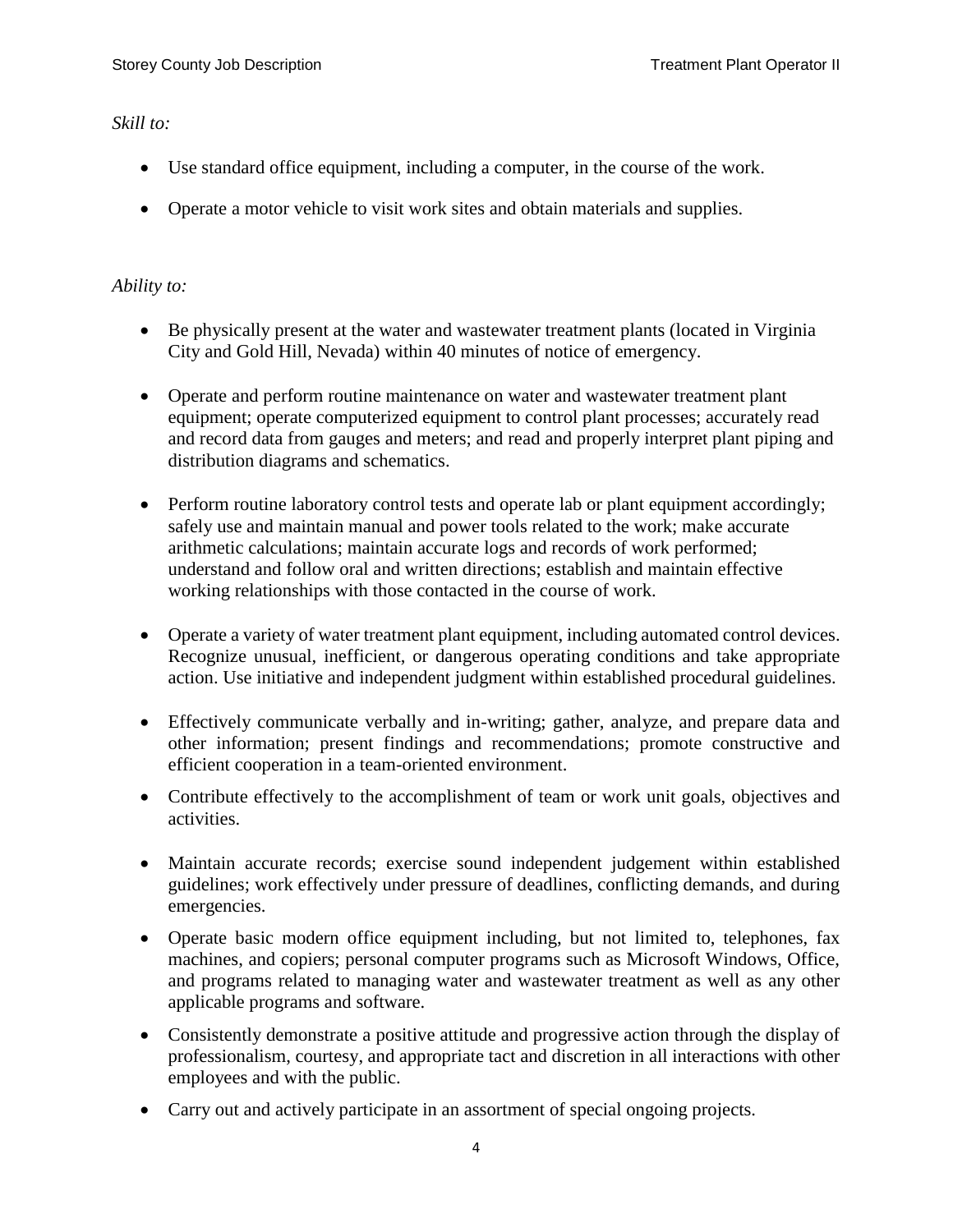Continue education and training to remain current on latest policies, practices, and required certifications.

# **LICENSING AND EDUCATION**

- Any combination of training, education, or experience that would provide the required knowledge and abilities. A typical way to gain the required knowledge and ability is:
	- o High school diploma or equivalent, and
	- o At least two years of professional experience in the operation and preventative maintenance of water and wastewater treatment plants and related systems.
- Must possess and maintain a valid Nevada Water Treatment Operator II and Nevada Distribution Operator II Certificate.
- Must possess and maintain, or be able to obtain within one year of employment, a valid Nevada Wastewater Treatment Plant Operator Grade II Certificate.
- Must possess and maintain a valid Driver's License and have own reliable transportation, including during unannounced emergencies. CDL Endorsements such as Tank Vehicle (N) desirable.
- Must be able to respond within 40 minutes to water and wastewater treatment plants located in Virginia City and Gold Hill.

## **PHYSICAL REQUIREMENTS AND WORK ENVIRONMENT:**

- *Physical Requirements:* Strength and mobility to work in a typical plant operations setting, including operating manual and power tools; stamina to perform sustained physical labor, including standing, walking, climbing and working in confined or awkward spaces; strength to lift and maneuver materials and equipment weighing up to 100 pounds with proper equipment; vision to read printed material, VDT screen and determine fine color differences; and hearing and speech to communicate in person or over the telephone. Accommodation may be made for some of these physical demands for otherwise qualified individuals who require and request such accommodation. *(Employment is contingent upon the results of a physical examination performed by our examining physician).*
- *Working Environment:* Work is performed under the following conditions. Position functions at water and wastewater treatment facilities and may occasionally take place at other sites. Work may be indoors, outdoors, and in all weather conditions. Exposure to hazardous and infectious wastes, hazardous chemicals and substances, noise, electrical hazards, inclement weather, moving objects, vehicles, sharp objects, pinch points, odors, fumes, gases, dust, and slippery surfaces. Safety equipment utilized may include hearing and eye protection, safety shoes, gloves, masks, respirators, and a safety vest. Frequent interruptions to planned work activities occur. Work may include evenings, nights, weekends, and holidays. May be required to work extended shifts or be called back in emergency situations.